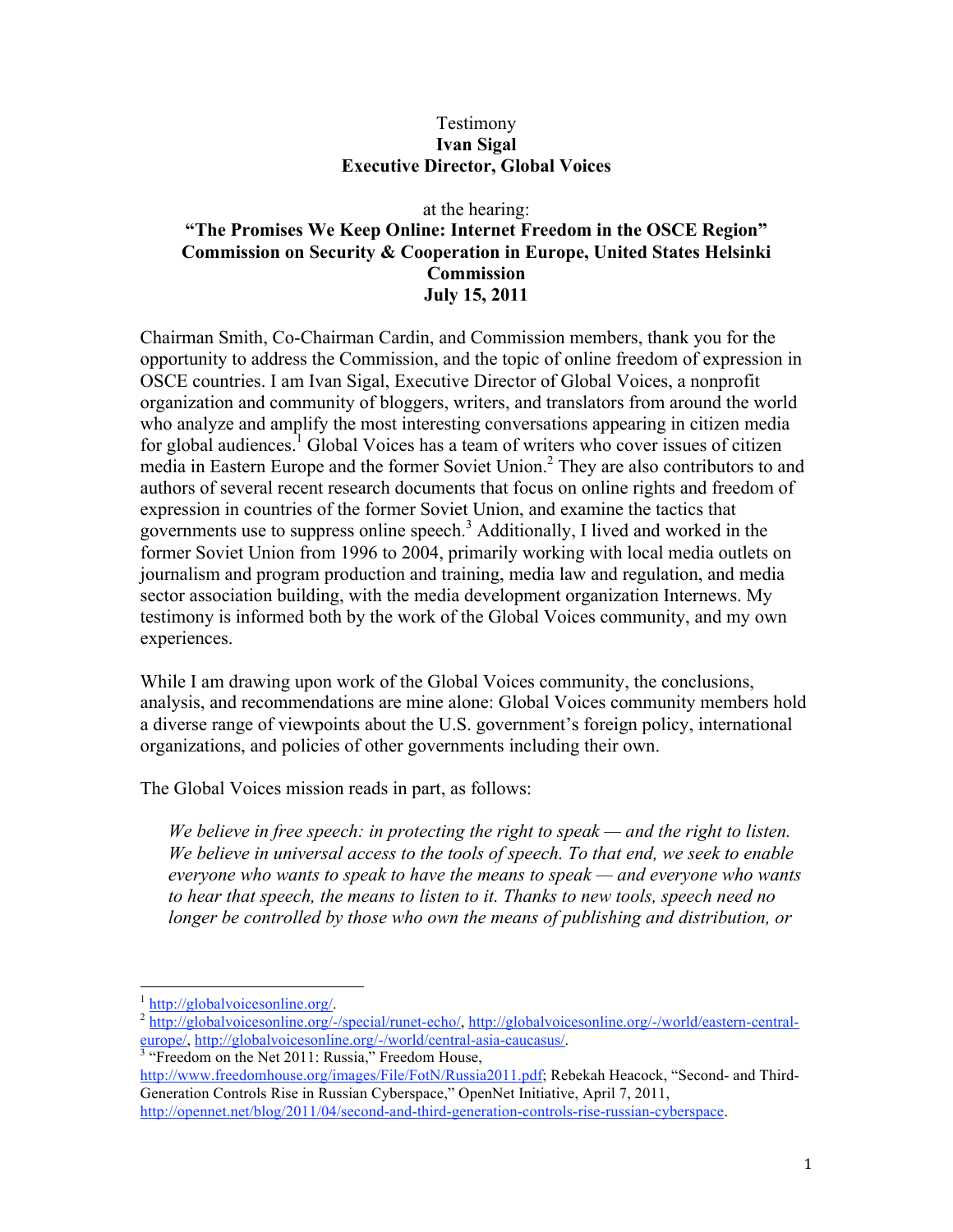*by governments that would restrict thought and communication. Now, anyone can wield the power of the press. Everyone can tell their stories to the world.<sup>4</sup>*

Global Voices seeks to listen to and amplify the voices of many people online, without specific advocacy positions on given issues. Instead, we support basic principles for speech and access that encourage civic participation. These concepts are in line with OSCE Charter commitments, as well as with Article XIX of the Universal Declaration of Human Rights.

To that end, ongoing restrictions and suppression of the tools of online speech in the OSCE region, the harassment, arrest, and imprisonment of individuals for exercising speech rights that are protected under OSCE and United Nations obligations, are a matter of concern, and a subject of our website's coverage.

While attacks on mass media in the OSCE region have occurred for years, and continue, with this document I am focusing mostly on attacks on individuals, citizen media communities, and social media networks. These targets have fewer resources, less experience, and face a different kind of risk than traditional mass media, which have institutional capacity, capital, and organizational standing, which, while making them targets, also offers them relatively robust protection.

Recent events have once again highlighted the disregard demonstrated by several OSCE member states seem to have for the protection of freedom of speech obligations expressed in numerous OSCE documents.<sup>5</sup> Specifically, we have seen restrictions and attacks on access to online platforms and social media networks, in response to protesters' use of those tools to organize. Prominent recent examples include Russia, Kazakhstan, Belarus, and Turkmenistan.

Protesters in Belarus, for instance, in June and July 2011 organized, documented, and amplified protests using social media platforms such as vKontakte. The membership in these vKontake groups numbered in the thousands with at least one group with nearly 214,000 members.<sup>6</sup> The size of these groups intimated the possibility of mass protests in Belarus, in rallies initially set for June 22, 2011.

 <sup>4</sup> http://globalvoicesonline.org/about/gv-manifesto/. 5

 $<sup>5</sup>$  The OSCE has commissioned an extensive report regarding the legal and regulatory environments of</sup> OSCE member states by Yaman Akdeniz titled "Freedom of Expression on the Internet" (http://www.osce.org/fom/80723) that covers legal and regulatory practices of OSCE member states in

relation to the following documents: Final Act of the Conference on Security and Cooperation in Europe, Helsinki, 1 August 1975. http://www.osce.org/documents/mcs/1975/08/4044\_en.pdf. Budapest Summit Declaration, December 21, 1994. http://www.osce.org/mc/39554. Lisbon Summit Document, December 3, 1996. Official text at http://www.osce.org/mc/5869. Charter for European Security, adopted at the OSCE Istanbul Summit, November 1999. http://www.osce.org/documents/mcs/1999/11/4050\_en.pdf. OSCE PC.DEC/633 on Promoting Tolerance and Media Freedom on the Internet, endorsed by MC.DEC/12/04 at the OSCE Ministerial Council in Sofia, 7 December 2004. http://www.osce.org/mc/23133.

<sup>&</sup>lt;sup>6</sup> Alexey Sidorenko, "Belarus: Police Crack Down on Minsk Protest," June 24, 2011, Global Voices Online, http://globalvoicesonline.org/2011/06/24/belarus-police-crack-down-on-minsk-protest/.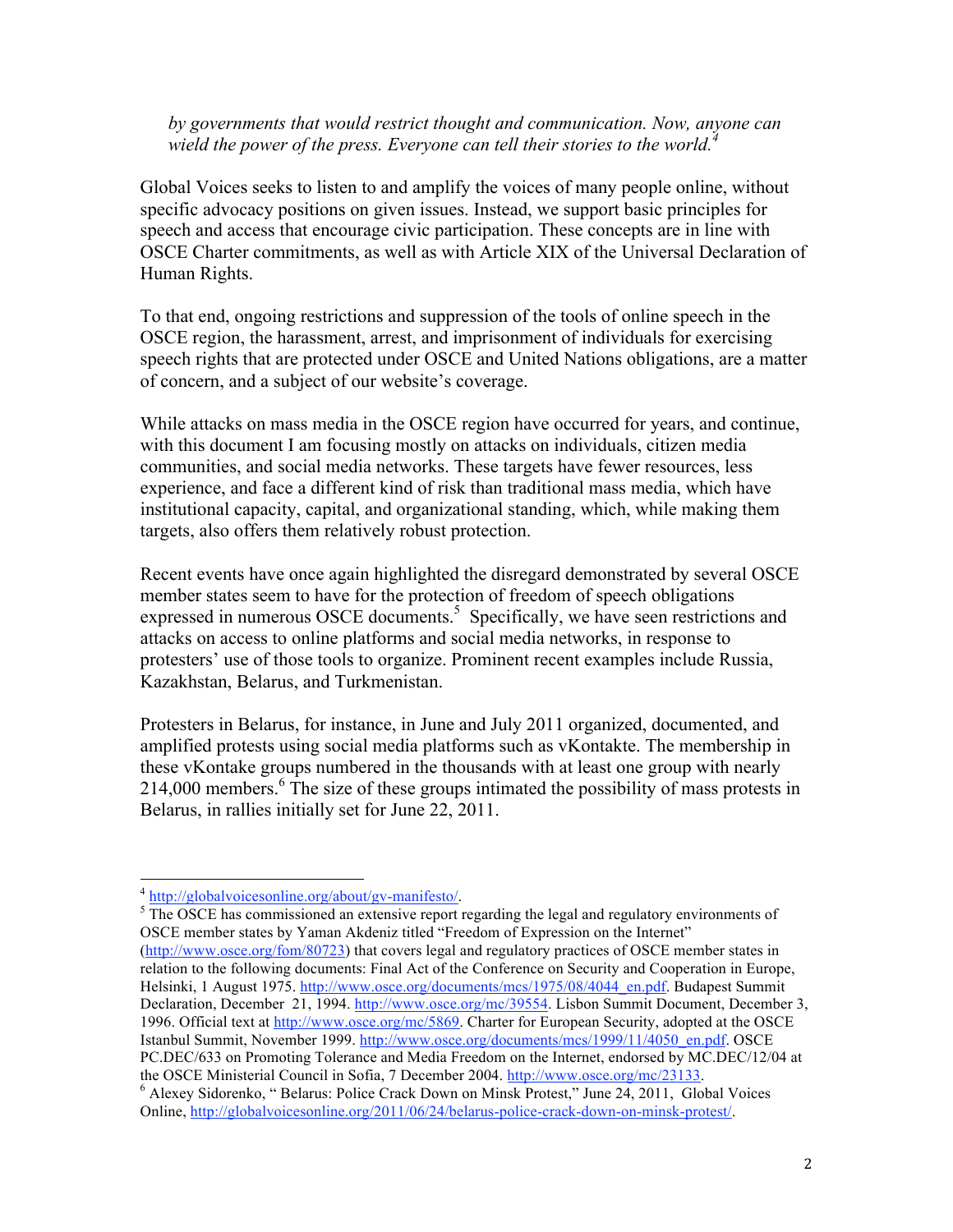The response of the Belarus government has been a creative mix of hacking and distributed denial of service (DDoS) attacks on vKontake groups, disinformation campaigns via videos on YouTube and Twitter, and intermittent blocking or slowing of access speeds to popular the social network LiveJournal.<sup>7</sup> Belarus authorities also went online, seeking to dissuade group members from participating. The Belarus Ministry of the Interior and the Minsk Police Department both launched Twitter accounts ( $@mvd$  by,  $@GUVD$  Minsk), which they used to discourage people from attending rallies and warning them of potential punishments should they appear at protests.<sup>8</sup>

This kind of multi-layered response by governments seeking to suppress or discredit online speech is increasingly becoming the norm in several OSCE member states, particularly in the former Soviet Union. While Turkmenistan and Uzbekistan practice extensive filtering, other countries such as Kazakhstan, Russia, Belarus, and Azerbaijan implement a range of responses that together serve to restrict online access to information, participation, and content creation, and monitor and surveil online communities.<sup>9</sup>

This mix of tactics of suppression and repression goes back at least 10 years. A combination of filtering and hacking of websites, physical threats and intimidation, propaganda and defamation, burdensome legal and regulatory environments, market manipulation, and the use of tertiary legal controls such as tax inspections worked to threaten an earlier generation of online content providers.

It is no secret that many governments in the FSU have gained their legitimacy through questionable means. Rigged elections, heavily biased and government-controlled media, dependent and corrupt judiciaries, opaque and vague laws and regulations, arbitrary implementation of law, and extralegal responses to political opponents including violence and killing are all too common. This has been true for some countries in the region since the fall of the Soviet Union, and has given governments a sense of impunity in regard to their behaviors.

Filtering and hacking of Internet content in the region now has a long history. Targeting of individual websites, online publications, or individual writers through a range of online and offline tactics is also not a new story. The concern is that as internet access grows across the FSU, governments will step up their restrictions, targeting not just relatively elite communities of writers and opposition politicians, but citizens writing and sharing

 <sup>7</sup> Alexey Sidorenko, "Belarus: Independence Day Clapping Protest (Video). Global Voices Online, July 6, 2011, http://globalvoicesonline.org/2011/07/06/belarus-independence-day-clapping-protest/.

<sup>&</sup>lt;sup>8</sup> Sidorenko, "Belarus: Police Crack Down on Minsk Protest." It has been reported that people trying to connect to Vkontakte have been redirected by Belarusian Internet service provider BelTelecom to websites containing malware. From early May to early June, at least seven websites were closed at the behest of the police, which was given new prerogatives under a law adopted on 1 March. The journalists who continue to be held in prison after covering protests are mostly freelancers or reporters working for news websites that the government does not register as news media (source: Reporters Without Borders, personal

communication, July 14, 2011).<br><sup>9</sup> OpenNet Initiative, "Access Denied: Commonwealth of Independent States profile," accessed July 14, 2011, http://opennet.net/research/regions/cis.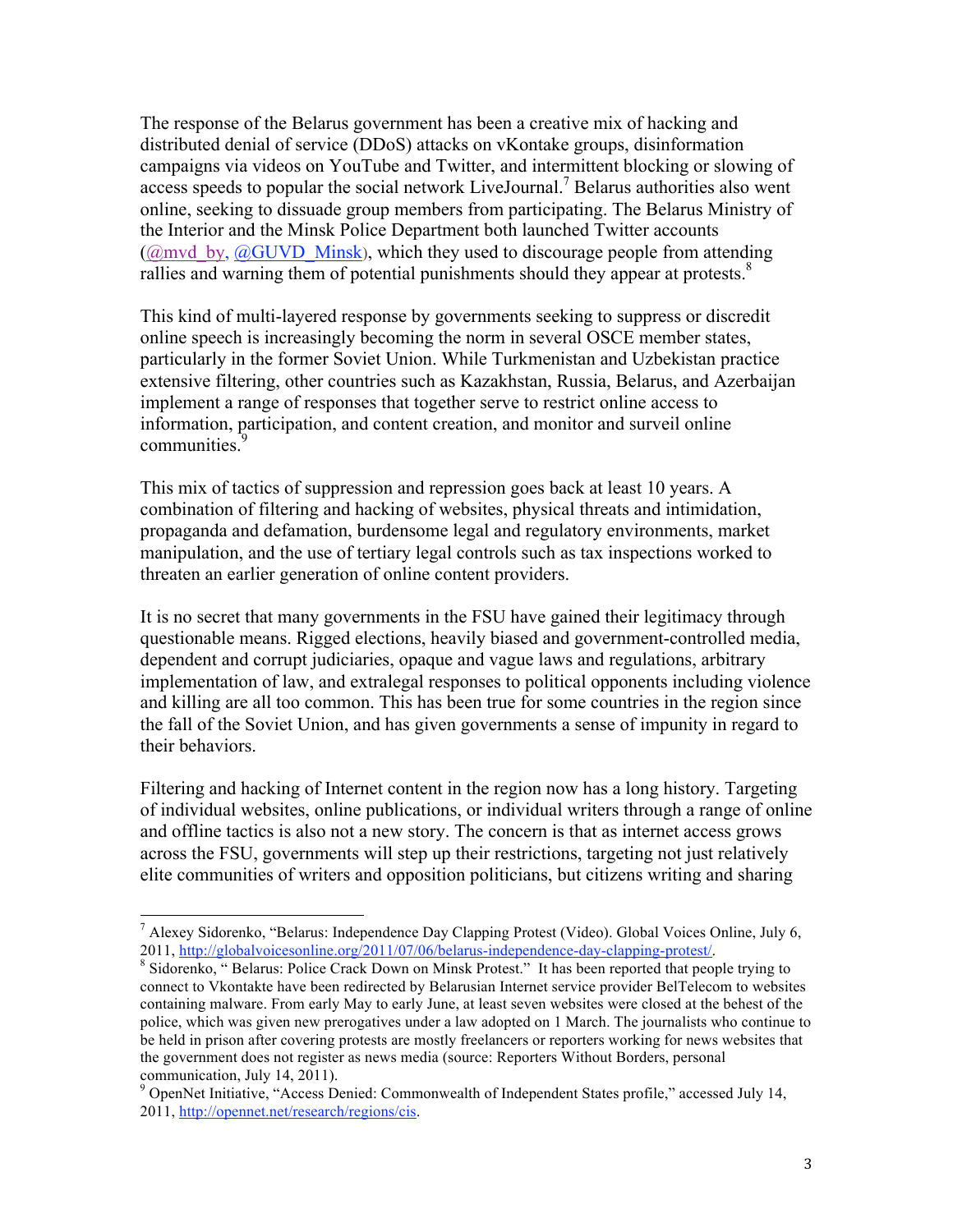multimedia content on a range of user-generated platforms.

While tactics may change, the overall strategy of mixing the tools of repression to achieve various ends remains in place. The ultimate goal of this kind of harassing activity seems to be to systematically suppress speech and media content that questions the legitimacy of those in power, and particularly those who question how power and wealth are gained and distributed. It is notable, as well, that some of these practices are not restricted to non-democratic regimes. Recent mass media laws in Hungary also treat websites as mass media, for instance, and Italy's intermediary liability laws also function to suppress speech. $10$ 

The tactics employed to suppress speech are varied, and explained elsewhere in considerable detail.<sup>11</sup> A short list of common tactics:

*Legal and regulatory controls*

- Media licensing and registration regulations which treat websites as mass media, in Russia, Belarus, Kazakhstan, and most recently, Hungary and online forums in Russia, which targets social media networking sites
- **Legal access to data tracking online behavior of users and data retention** requirements based in security laws such as Russia's SORM-II regulations and equivalents in Kazakhstan, Uzbekistan, Ukraine, and Belarus
- **Legal filtering and blocking of websites and webpages**
- Intermediary liability requirements for content on social networking, search, and user-generated content websites
- Improper use of laws that restrict "bad" speech hate, pornography, support for "terror", sometimes used to justify Internet filtering<sup>12</sup>
- Use of intellectual property regulations to restrict access to an entire website or type of website
- Lack of due process for protesting blocked or filtered content, lack of transparency about reasons for filtering, and lack of clarity regarding who is blocked/filtered, and at what level
- Imprecise language within law that leads to overly broad application of restrictions, for instance against "inappropriate" content (Uzbekistan) or threats to "public order" (Kazakhstan) and lead to self-censorship; lack of recourse or appeals processes

<sup>&</sup>lt;sup>10</sup> "An Open Letter from the Hungarian Civil Liberties Union (HCLU) to the European Commissioner, Neelie Kroes, regarding the Proposed Amendments to the Media Law," One Million for Freedom of Press in Hungary, March 8, 2011,

http://freepress.blog.hu/2011/03/08/an\_open\_letter\_from\_the\_hungarian\_civil\_liberties\_union\_hclu\_to\_the\_european\_commissioner\_neelie\_kro.

\_european\_commissioner\_neelie\_kro. <sup>11</sup> *Access Controlled, The Shaping of Power, Rights, and Rule in Cyberspace,* Edited by Ronald J. Deibert, John G. Palfrey, Rafal Rohozinski and Jonathan Zittrain, April 2010, MIT Press, Cambridge, MA.

 $12$  In June 2011, the Kyrgyz parliament adopted a resolution issuing a legally binding instruction to the prosecutor general's office, culture ministry and justice ministry to block access to the independent online news agency *Ferghana* (www.ferghananews.com) because of its coverage of last year's violence in the south of the country.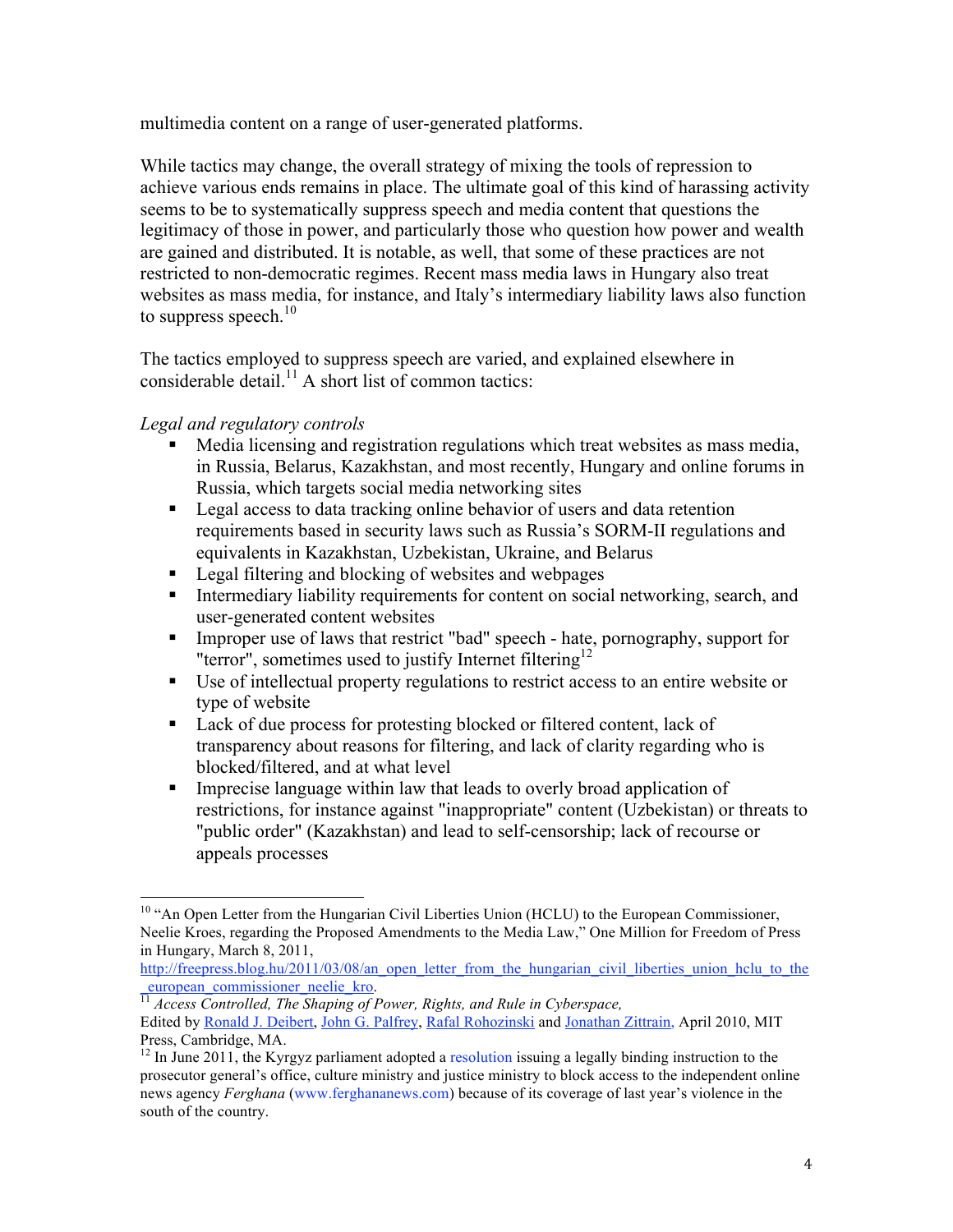Secret laws and decrees that govern security agencies, and provide permission to filter, block, or slow access to specific services and websites.

# *Pressure on service providers*

- Monopolization or state control of Internet Service Providers and telecoms
- $\blacksquare$  High tariffs for Internet access
- **Pressuring ISPs for data access, mandating expensive filtering at the ISP level.**

## *Extralegal responses*

- Filtering, blocking, hacking, and pressure on intermediaries such as social networking sites
- DDoS, data-gathering for surveillance through traffic monitoring, spyware, and other unacknowledged tactics for disrupting access to or altering content.<sup>13</sup>

## *Propaganda, misinformation, disinformation campaigns, harassment*

- Competing for influence in online forums, disinformation and misinformation on web 2.0 platforms, sometimes through paid networks of writers/bloggers or PR agencies
- Defamation, libel, false accusations to damage reputation<sup>14</sup>
- Harassment by security agencies to suppress speech.

## *Indirect methods*

- Use of alternative governmental agencies to apply pressure, such as burdensome tax inspections, access to utilities, building code violations, and military conscription $15$
- Physical and psychological pressure, threats to self and family
- Violence, destruction of property, arson.

It is worth noting that the growth of mobile internet access has created another set of

<sup>&</sup>lt;sup>13</sup> On March 30, 2011, the social networking site LiveJournal experienced a sustained DDoS attack. The target of the attack, in the opinion of many experts, appears to have been user Alexei Navalny, who is also the founder of the anti-corruption web platform Rospil. The attack rendered LiveJournal inaccessible on that day, and a second attacked achieved the same effect on April 4, 2011. Ashley Cleek: "Russia: DDoS Attack on LiveJournal Has Russians Debating Internet Politics," Global Voices Online, April 6, 2011, http://globalvoicesonline.org/2011/04/06/russia-ddos-attack-on-livejournal-has-russians-debating-internet-

politics/.<br><sup>14</sup> Authorities in Russia are harassing bloggers in the country, urging them to remove content and threatening them with judicial action. The Federal Security Service (FSB) asked the well-known blogger Leonid Kaganov, through his hosting company, to remove an anti-Semitic poem that he had mocked. Kaganov complied, but replaced the original poem with a parody. The FSB reiterated its request. Finally, for fear of further conflict with the security services, Kaganov decided to move his blog onto a foreign server. (source: Reporters Without Borders, personal communication, July 14, 2011). See also Alexey Sidorenko, Russia: Famous Sci-Fi Writer's Blog Removed for 'Anti-Semitism'," Global Voices Online, May 29, 2011, http://globalvoicesonline.org/2011/05/29/russia-famous-sci-fi-writers-blog-removed-for-<br>anti-semitism/.

<sup>&</sup>lt;sup>15</sup> In May 2011, an Azerbaijani district court sentenced the blogger Bakhtiyar Hajiyev, a Harvard graduate and former opposition candidate, to two years in prison on a charge of evading military service. He believes the trial is politically motivated and linked to his online activities. http://supportbakhtiyar.com/.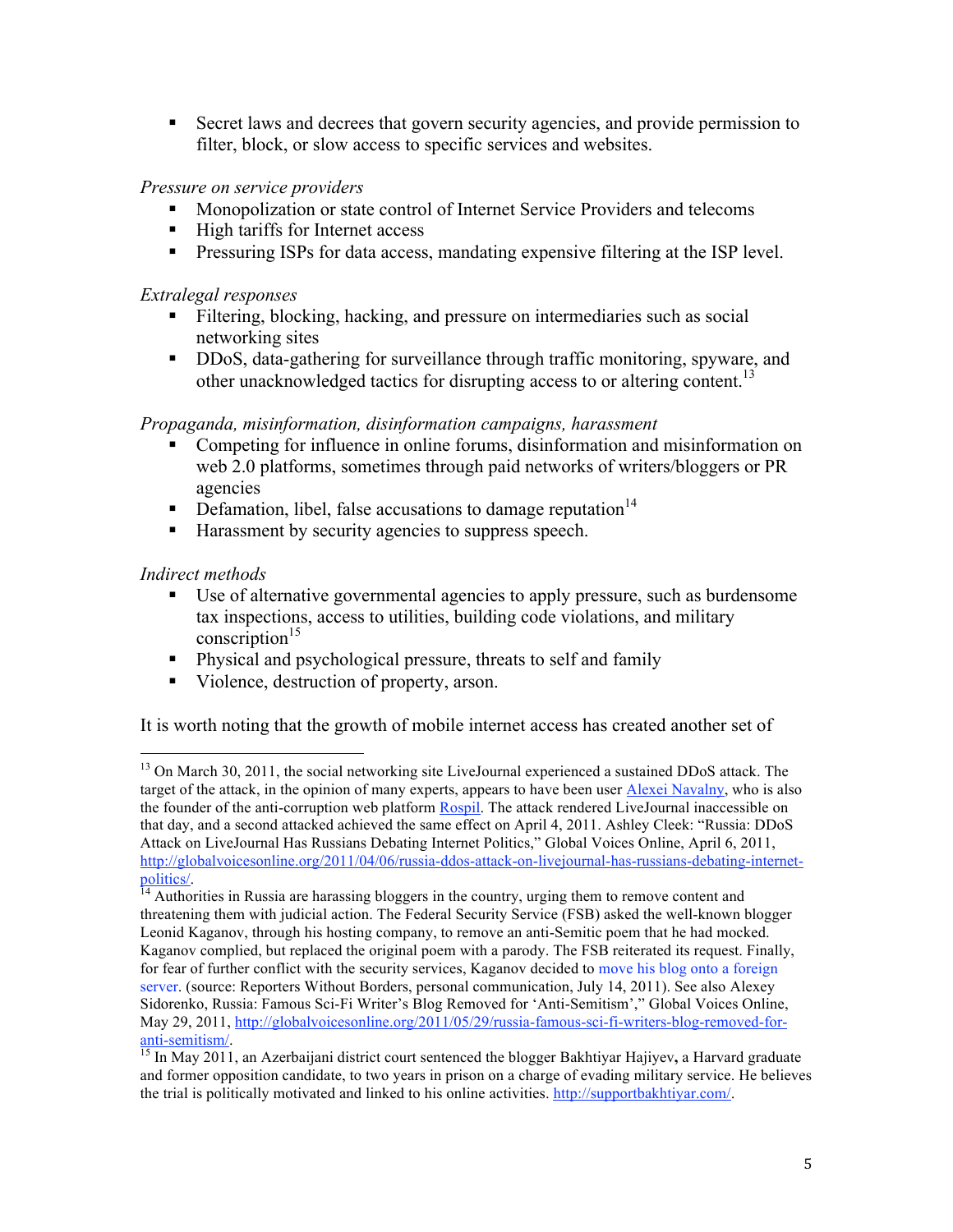security, privacy, and information access and creation concerns. Mobile phones allow tracking, monitoring, and surveillance with relative ease. The fragmentary nature of privacy and anonymity controls with phones that allow tracking by location, by phone id number, by phone number, and SMS capture, make meaningful privacy a challenge in all states. Phone companies in the many countries have weak controls or ability to resist requests for data, either legally or extralegally.

#### **Responses – what OSCE member states and the U.S. government can do**

The documentation of these abuse tactics is reasonably well established, as reports referenced earlier in this document show, thanks to activist and freedom of expression watchdog activities. The OSCE should continue to support and promote monitoring and documentation of member states activities in this sector, both in their own work and in the work of civil society watchdog groups. A deeper question is the willingness of governments to apply political will to create positive incentives for citizens to participate in public spheres, pursuing both the letter and the spirit of commitments to OSCE rights obligations and Article 19 of the Universal Declaration of Human Rights. Those commitments are not just about the economic or scientific benefits of increasing Internet penetration, a concept that many FSU governments support, but about the political and civic rights of citizens. Without politically legitimate and accountable governance, the political will to foster those rights is unlikely to appear. To be clear – not every government in the former Soviet Union applies restrictions on online speech of the same measure or kind – the picture is varied across the region, with some countries working to meet their OSCE and UN obligations.

Unfortunately, the tendency of several OSCE member states from the former Soviet Union is in the direction of increasing control. A recent Commonwealth of Independent States framework law on Internet regulation, for instance, "contradict[s] the principles of online free expression and Net Neutrality by encouraging member states to exercise excessive control over what is a privileged space for exchanging information.<sup>"16</sup> This document, intended as a guide for national parliaments in creating Internet regulation, seems to breech internationally accepted standards promoted by the OSCE in Net Neutrality and ISP data retention and access.

Responses to the failure of OSCE member states to abide by online freedom of speech principles begin with ideas behind the original Helsinki accords. Governments should be accountable to their own laws and their commitments under international agreements and treaties, and use legal, transparent, accountable regulations to manage internet access and content restrictions. Some basic principles for removing suppression of speech and discouraging self-censorship include:

 If filtering is necessary, place filter systems at the level of the user for maximum control; any filtering that goes on should be done in a transparent and accountable manner, so that citizens know who is responsible for it, how decisions about what

<sup>&</sup>lt;sup>16</sup> Framework Law No. 36-9 "On the Bases of Internet Regulation,"

 <sup>&</sup>quot;Internet Regulation Should Not Curtail Freedom of Expression," Reporters Without Borders, June 15, 2011, http://en.rsf.org/europe-et-ex-urss-internet-regulation-should-not-15-06-2011,40463.html.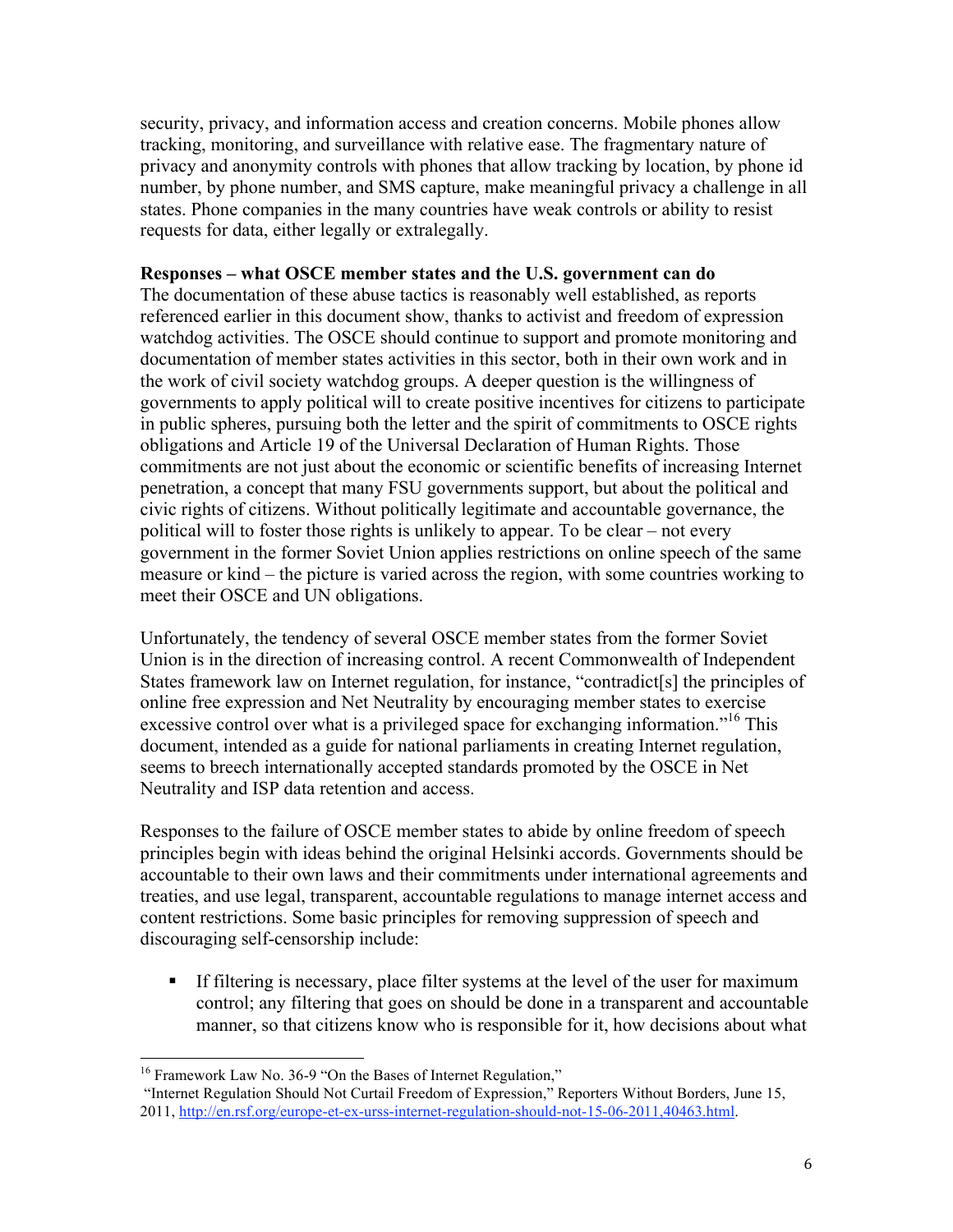is or isn't filtered are made, there is a clear process for having such systems reversed, and that there are clear political consequences for officials who abuse the system, and regulatory consequences for companies that abuse  $it^{17}$ 

- **Presume that the response to "bad" speech is more speech, and that restrictions on** "bad" speech are proportionate and focused on specific incidents rather than classes of speech
- Ensure that restrictions and punishments are proportionate to the concern (for instance, domain-based filtering that also blocks legitimate content rather than the specific target is disproportionate)
- Apply laws consistently, without political or economic favor
- Avoid prior restraint measures such as indefinite enforcement of filtering
- Create clear legal terms for speech that is banned; there needs to be clear legal processes to appeal bans or for the overturning of bans. Banning must have a clear basis in the consent of the governed and must avoid the pitfall of reinforcing tyranny of the majority, and should be extremely rare
- Rely on independent courts rather than administrative bodies for enforcement
- Preferably, there will be no intermediary liability; if needed, clear rules of engagement, and response opportunities to requirements
- **Encourage or even require corporate transparency with users and customers about** what sorts of government surveillance and censorship demands are being made of them. The Google Transparency Report, which lists the number of government requests for hand-over of user information or deletion of content, is an excellent model $18$
- Do not filter the ISP level for IP issues; intermediary filtering of IP-related issues has negative speech freedom consequences.<sup>19</sup>

Beyond that, however, there are positive reinforcements that OSCE member states can follow, supporting both the letter and the spirit of their commitments to speech freedoms. From the perspective of citizen interests in online environments, this includes a focus not just on access to information, but on the opportunity for online participation, creation, and engagement. Online, in networked media environments, speech rights precipitate assembly, movement, and all other rights. Without the medium of speech, other rights are

 $17$  Some governments seek to justify filtering in response to hate speech, child pornography, and terrorism. Several studies suggest that filtering has a limited value in restricting this kind of speech, in particular child pornography. See: Cormac Callanan, Marco Gercke, Estelle De Marco, and Hein Dries-Ziekenheiner, *Internet blocking: balancing cybercrime responses in democratic societies* Aconite Internet Solutions, October 2009, online at: http://www.aconite.com/sites/default/files/Internet\_blocking\_and\_Democracy.pdf "Child pornography: MEPs doubt effectiveness of blocking web access," European Parliament official

website, November 15, 2010, at:

http://www.europarl.europa.eu/en/pressroom/content/20101115IPR94729/html/Child-pornography-MEPsdoubt-effectiveness-of-blocking-web-access.<br><sup>18</sup> http://www.google.com/transparencyreport/.<br><sup>19</sup> "Intermediary Liability: Protecting Internet Platforms for Expression and Innovation," Center for

Democracy and Technology, April 2010, http://www.cdt.org/files/pdfs/CDT-

Intermediary%20Liability\_(2010).pdf. Rashmi Rangnath, "Civil Society Walks Away from OECD Internet Policy Principles," Public Knowledge Blog, June 29, 2011, http://www.publicknowledge.org/blog/civilsociety-groups-refuse-endorse-oecd-inte; "CSISAC Issues Statement on OECD Communique on Principles for Internet Policy-making," June 29, 2011, http://csisac.org/CSISAC\_PR\_06292011.pdf.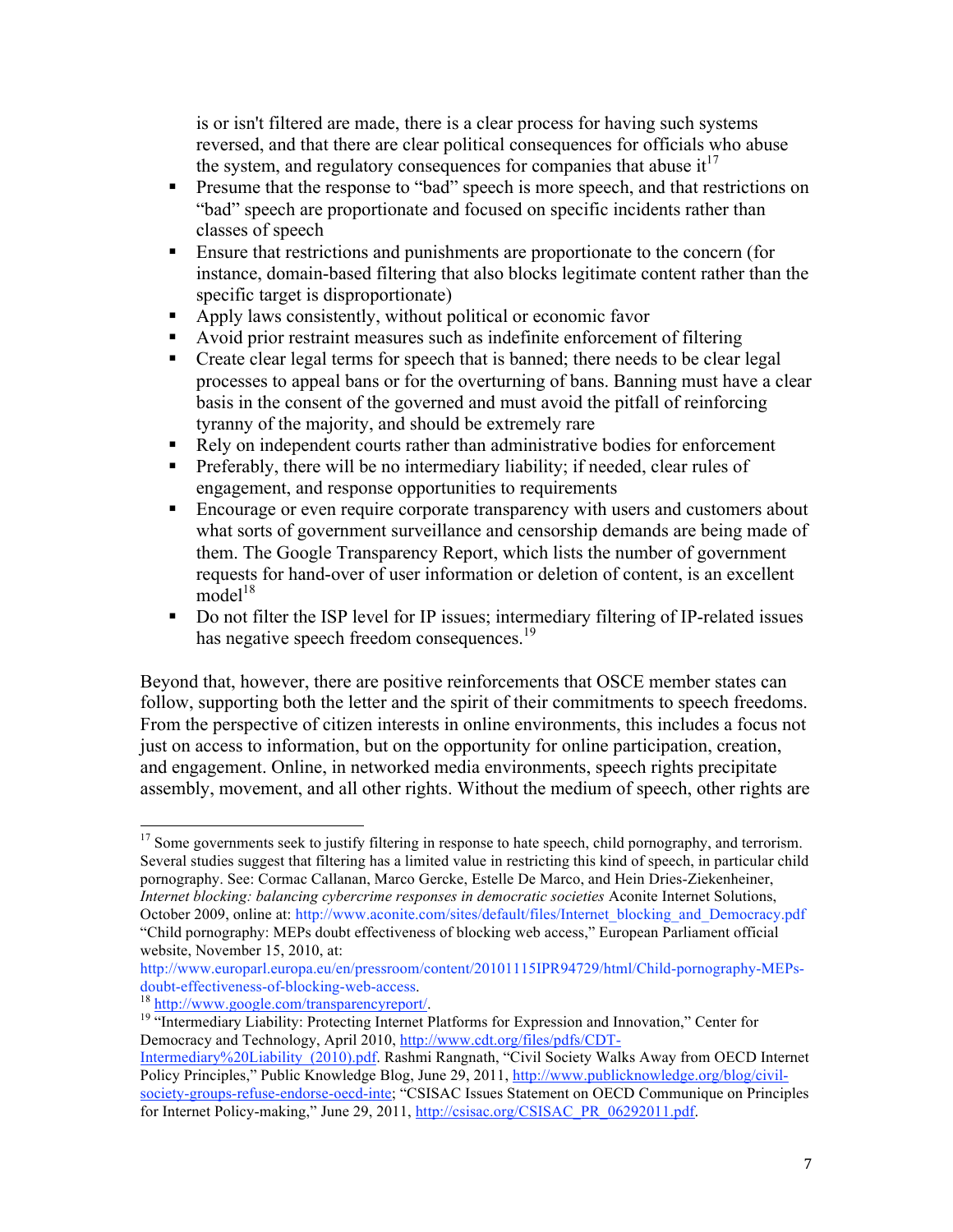#### difficult to assert.

There has been in the past year an appearance of newly assertive civic voices in several OSCE countries that have poor records on government legitimacy issues such as free and fair elections, corruption, and repressive security regimes. The use of information technology tools and platforms that combine data analysis, visualization tools, mapping, community participation in reporting and mapping, and subject-specific expertise point to the creation of projects that are specifically designed to highlight corruption, create transparency, or demand governmental accountability. Examples include Help Map, which allowed Russian citizens to volunteer information and resources to fight fires in the summer of 2010, Roskomvzyatka, a crowdsourced map on which citizens can document instances of bribery, and Rospil, which crowdsources independent analyses of Russian government procurements. These projects show the potential that citizens in the former Soviet Union have to find creative solutions to their own problems. Such projects demonstrate that drivers of change often come from inside repressive environments, and that with greater connectivity, opportunities to participate can create meaningful change.

Supporting the continued openness and unfettered nature of the internet provides projects such as these with a firm foundations for the emergence of creative opportunities for people to express their citizenship. The OSCE role is best articulated as asserting that its members follow both the letter and the spirit of OSCE obligations.

The U.S. government role is best articulated as supporting the continued openness and unfettered nature of the internet. As a first step, the U.S. should consider how its policies on Internet freedom will effect local communities that they purport to help. It should follow a "do no harm" approach that is sensitive to local contexts and concerns, and takes into consideration the personal security and goals of online activists working in repressive contexts.20

In addition to voicing support for access, advocates should consider how to provide multi-faceted, diverse tools and resources that help people both to get access to information in restrictive environments, and perhaps more importantly, help people to create, share, preserve, and build the tools and resources that they need to be engaged citizens in their countries. Recent U.S. State Department initiatives to support a wide range of tools and education on information access creative content in countries that use extensive filtering and blocking is an example of the right kind of approach. Narrowly focusing resources only on information access to external information, on the other hand, downplays the importance of locally generated content, information technology tools, the opportunities for communities in repressive environments to strengthen their own content creation.

While building tools to help people participate freely online, protect identity and privacy, and participate freely in the exchange of information and knowledge is useful, it is ultimately not a substitute for the application of political will on the part of all OSCE member states to foster both legal environments and civic cultures of online participation,

<sup>&</sup>lt;sup>20</sup> Ivan Sigal, "Going Local," Index on Censorship, Vol 40, No. 1, 2011, p. 96.